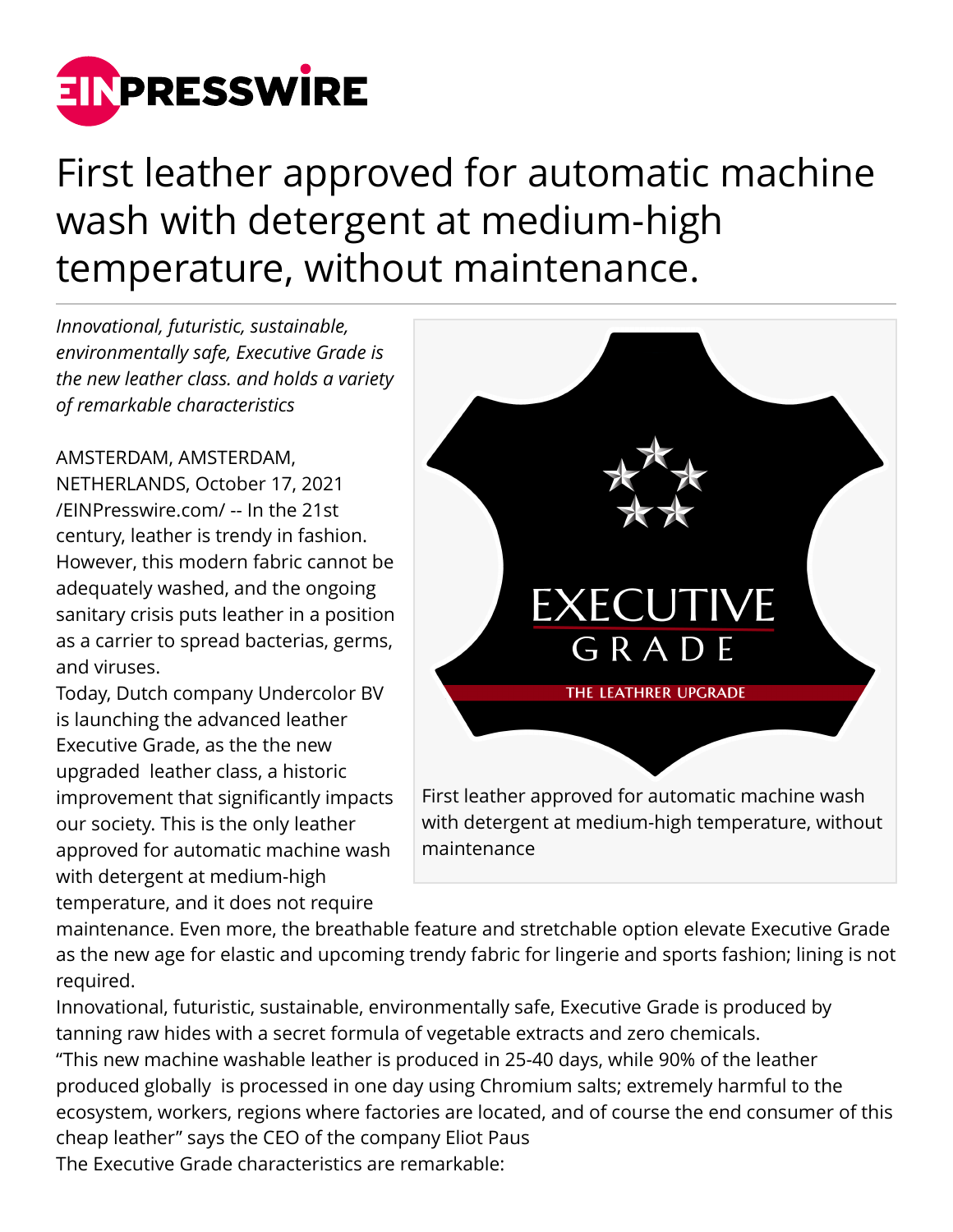- Leather with full-grain and rawhides sourced from sheep, goat, cow or buffalo

- Leather machine washable with detergent at temperature up to 40 degrees Celsius / 104 Fahrenheit

- [Executive Grade does not require](http://www.executive-grade.com) [maintenance](http://www.executive-grade.com); contact with body oils will feed the leather.

- Non-allergenic properties

- It can be ironed with a cloth over the leather as protection against the heat, but without steaming

- Thinnest leather up to 0,3 mm, maintaining high strength

- Up to 3 times elasticity and breathable option

- Matte or glossy finishing

- Any texture, colour, print or embossing

- Abrasion resistant

- All seasons leather, even for the hottest summer, fthis leather is ideal to protect from the sun heat, without sweating

- Does not require linen or another impeachment

- Proven safe for lingerie and sports fashion

- Safe for the environment, production process 100% with vegetable extracts and sustainable, with raw hides sourced from the meat industry

- With all the above features, it can also be produced with waterproof attributes.

- High quality assured with the warranty of 3 years.

sheepskin, goatskin, cowhide & buffalo machine washable with detergent not required maintenance or lining thinnest leather 0.3mm high stretch & breathable option any texture, colour, print, embossing

vears warranty

THE LEATHRER UPGRADE

First leather approved for automatic machine wash with detergent at medium-high temperature, without maintenance



Executive Grade is an exclusive product owned by Undercolor Bv Amsterdam

"Our departments work in close coordination with each other. All of them contribute their expertise. The leather is designed in Amsterdam where is also located the trading company, and it come to life in our tannery. In India, the leather factory commands a 4th generation family business. The tannery produces washable leather exclusively for our Dutch company and has a large production capacity up to half a million square feet monthly. The time leading production